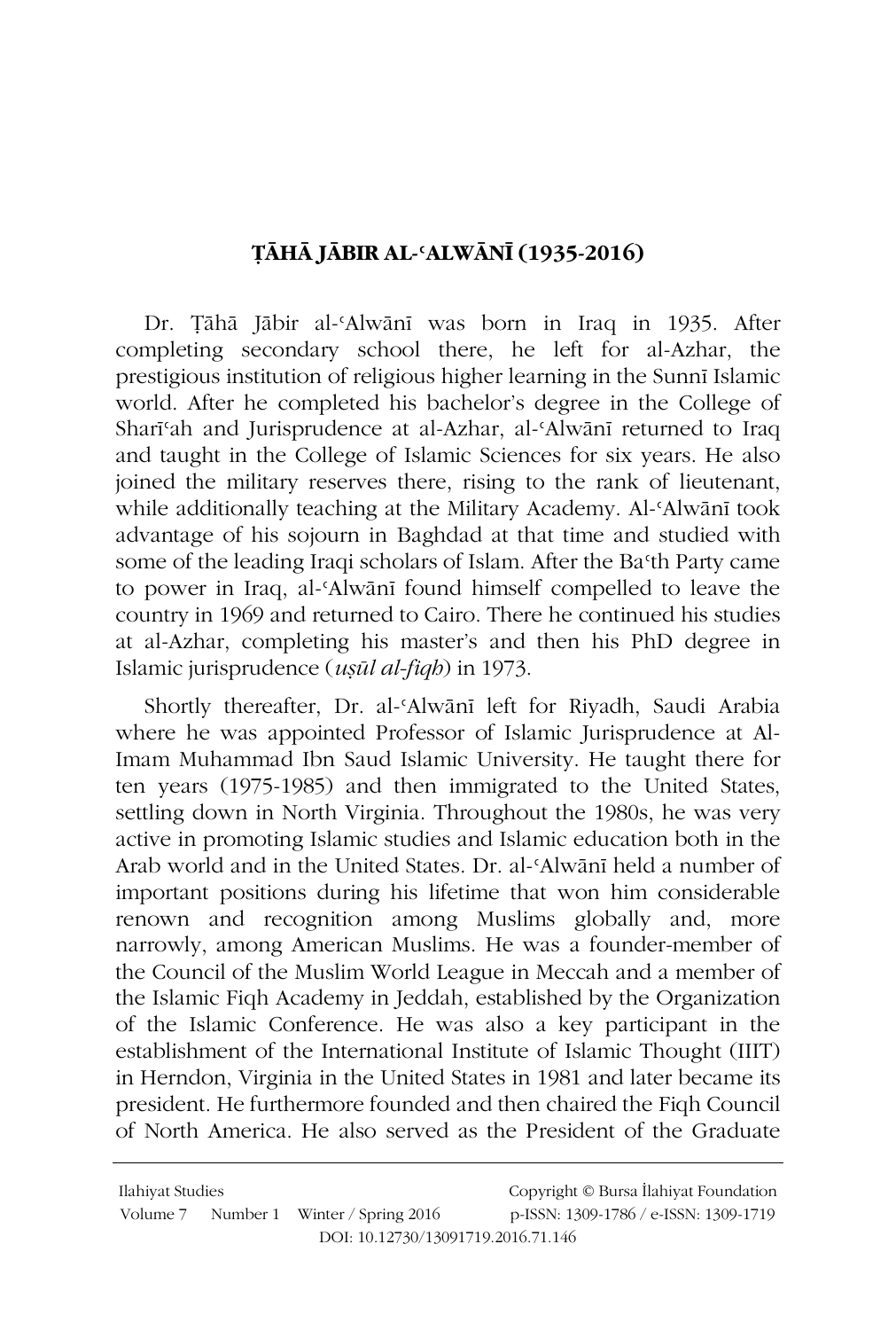School of Islamic and Social Sciences in Ashburn, Virginia, and occupied the Imām Al-Shāfi'ī Chair in Islamic legal theory there.

The formidable intellectual and religious legacy that Dr. al-Alwānī left behind includes the understanding that he imparted of Islam and Muslims in interfaith dialogue with a number of non-Muslim partners. Dr. al-'Alwānī recognized very early on that Muslims, as a minority group within the vibrant pluralist society of the United States, would have to establish common ground with non-Muslims of good will. As a result he established partnerships and friendships with scholars from different religious backgrounds. The Washington Theological Consortium recognized his contributions in this endeavor by awarding him their first chair ever in Islamic Studies.

As an immigrant and naturalized American citizen, Dr. al-'Alwānī remained concerned about how American Muslims could continue to be productive citizens in their country while remaining true to their religious beliefs and values. In 1994, while president of the Figh Council of North America, he developed the concept of *figh alagallivyat* (the jurisprudence of minorities) to facilitate interaction between the Muslim minority and the non-Muslim majority populations and to provide the former with a firm identity and mooring in American society based on *fiqhi* principles. In his book Nazarāt ta'assusiyyah fī fiqh al-aqalliyyāt (Foundational Considerations with regard to the Jurisprudence of Minorities), al-'Alwānī focuses on what he regards as the main questions undergirding the formulation of this specific jurisprudence of minorities

Al-'Alwānī's answer was motivated by considerations of the common or public good (al-maslabab al-mursalab or simply maslabab), a cardinal principle of *figh al-agalliyyat*. Rather than consider Western nations as part of the *dar al-barb*, in view of changed historical circumstances, they should rather be considered as constituting *dar al-da'wab* (the abode of summoning), where Muslims may safely propagate and practice their faith. In common with other reformist scholars, al-'Alwānī emphasizes the normative authority of the Qur'an over the sunna and asserts that what he calls "the higher principles" animating juridical thinking can only be derived from the Qur'an. In his influential work Towards a Figh for Minorities: Some Basic Reflections, Dr. al-'Alwānī explained his Qur'an-centered methodology that lays stress upon the higher